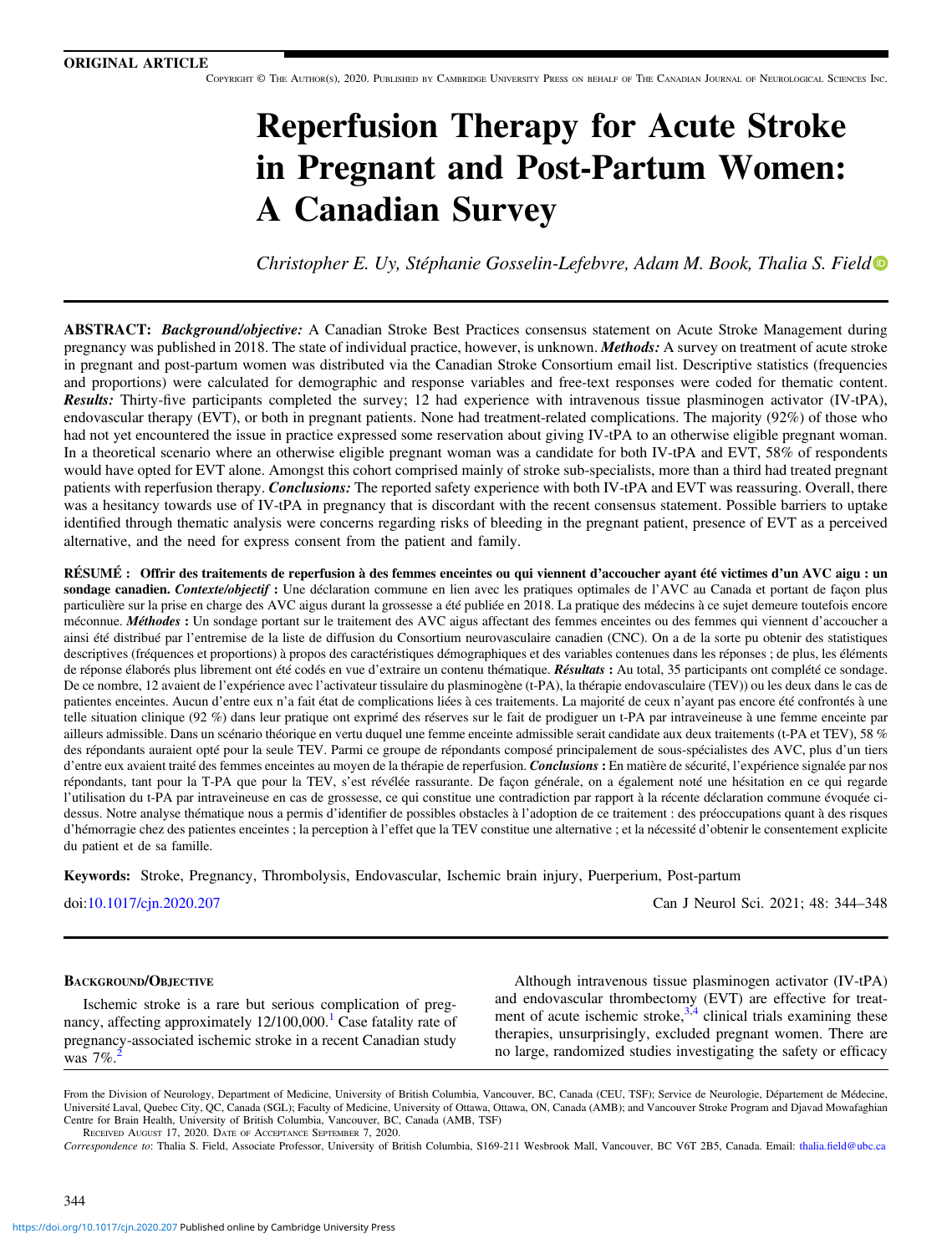|  |  |  | Table 1: Demographic characteristics of respondents $(n = 35)$ |  |
|--|--|--|----------------------------------------------------------------|--|
|--|--|--|----------------------------------------------------------------|--|

| Self-reported gender                          | $N(\%)$ |  |  |  |
|-----------------------------------------------|---------|--|--|--|
| Male                                          | 22(63)  |  |  |  |
| Female                                        | 12(34)  |  |  |  |
| Not disclosed                                 | 1(3)    |  |  |  |
| Duration in practice, years                   |         |  |  |  |
| $<$ 5                                         | 11(31)  |  |  |  |
| $5 - 9$                                       | 11(31)  |  |  |  |
| $\geq 10$                                     | 13 (37) |  |  |  |
| Proportion of practice dedicated to stroke, % |         |  |  |  |
| <25                                           | 1(3)    |  |  |  |
| $25 - 50$                                     | 6(17)   |  |  |  |
| $51 - 75$                                     | 8(23)   |  |  |  |
| >75                                           | 20(57)  |  |  |  |
| Province                                      |         |  |  |  |
| BC                                            | 7(20)   |  |  |  |
| Praries (AB, SK, MB)                          | 7(20)   |  |  |  |
| ON                                            | 10(29)  |  |  |  |
| QC                                            | 8(23)   |  |  |  |
| Atlantic Canada (NS, NB, PEI)                 | 2(6)    |  |  |  |
| Not disclosed                                 | 1(3)    |  |  |  |

of these treatment options in pregnancy or in the post-partum period. The published experience with respect to acute stroke therapy in pregnant women is limited. In these published cases, IV-tPA was administered during all trimesters and, in general, most mothers made a good recovery and delivered healthy babies with incidence of symptomatic intracerebral hemorrhage being comparable to that in non-pregnant patients.<sup>[5,6](#page-4-0)</sup> The published experience with endovascular therapy in pregnancy is also limited; most cases reported are in the third trimester of preg-nancy and with good outcomes for both the mother and baby.<sup>[7](#page-4-0)</sup>

The experience of treating acute ischemic stroke in pregnancy is not well documented, and preferred patterns of practice in Canada are not known. In 2018, recognizing a need for clinical guidance, the Canadian Stroke Best Practice and Quality Advisory Committee released a joint consensus statement for treating acute stroke in pregnancy.[8](#page-4-0) We sought to describe real-life patterns of practice amongst stroke specialists with regards to IV-tPA and EVT in pregnant and post-partum patients.

## **METHODS**

The study was approved by the Clinical Research Ethics Board at the University of British Columbia. Participants were recruited through the Canadian Stroke Consortium (CSC) email list, which had 111 physician members involved in treatment of stroke, mostly neurologists. The survey consisted of seven main questions with branching sub-questions regarding past experience and theoretical treatment preferences with respect to reperfusion therapy for acute ischemic stroke in pregnant and post-partum women and demographic information. We defined the immediate post-partum period as  $\lt 1$  week and late

post-partum period as  $\geq 1$  week. The survey was available to respondents in either English or French (see Supplement). Responses were de-identified. An unconditional \$5 coffee gift card was offered to all participants. The survey remained open between October 2018 and April 2019, and one reminder email was sent 6 weeks after the initial invite.

Individual participant responses were exported from the survey's web interface (Qualtrics University platform) into SPSS 26 (Armonk, NY) and analyzed using descriptive statistics, Chi-square, and Wilcoxon rank-sum tests as applicable. A p-value of <0.05 was considered significant. No formal adjustments were made for multiple comparisons but results were interpreted in light of this context. Missing data was non-random and thus treated with pair-wise deletion. Free-text responses were examined manually and coded for thematic content using an inductive datadriven approach.<sup>9</sup> One author (TSF) coded the data with similar codes grouped to form sub-themes that were then reviewed for agreement by a second author (AB). Sub-themes were then integrated to identify main themes. Disagreements were resolved by consensus.

## **RESULTS**

Thirty-six of 111 (32%) physician members of the CSC mailing list participated with representation from most provinces. One respondent registered for the unconditional incentive but did not complete the survey; data from 35 participants are thus reported. One-third of respondents identified as female. The vast majority of respondents were stroke specialists and over half of respondents dedicated >75% of their clinical time to cerebrovascular disease. Career stages were evenly distributed (Table 1).

Ten participants (29%) had given IV-tPA to a pregnant woman at least once; two had experience with two cases. Most instances were in the third trimester. Two additional participants had cases where the patient was otherwise IV-tPA-eligible but thrombolysis was not administered because the patient would not give informed consent  $(n = 1)$  or because the respondent had not felt comfortable administering IV-tPA to a pregnant patient  $(n = 1)$  (Table [2\)](#page-2-0). Of those who had experience with tPA in pregnancy, none reported any treatment-associated complications. There were no associations or trends with respect to respondent demographics (gender, years in practice, practice time dedicated to stroke) and experience with administration of IV-tPA in pregnancy.

Respondents who had never encountered the scenario were asked if they would proceed with IV thrombolysis in the case of an otherwise IV-tPA-eligible pregnant patient. Only two respondents (8%) answered with an unqualified "yes, always"; one with "no," and the remaining 22 (88%) with qualifications ("yes, in some instances") (Table [2\)](#page-2-0). Themes arising in the qualifications discussed by respondents included (a) stroke severity, (b) risks of treatment and/or risk-benefit calculus, (c) alternative therapies, (d) collaborative care with obstetrics, and (d) considerations around the consent process (Table [3\)](#page-2-0).

Ten participants (29%) had experience with EVT in pregnancy, mostly during the third trimester. Of those, seven had also given IV-tPA to pregnant patients, though there was no mechanism to clarify if both treatments were administered to the same patient. Two respondents had experience with EVT but not tPA.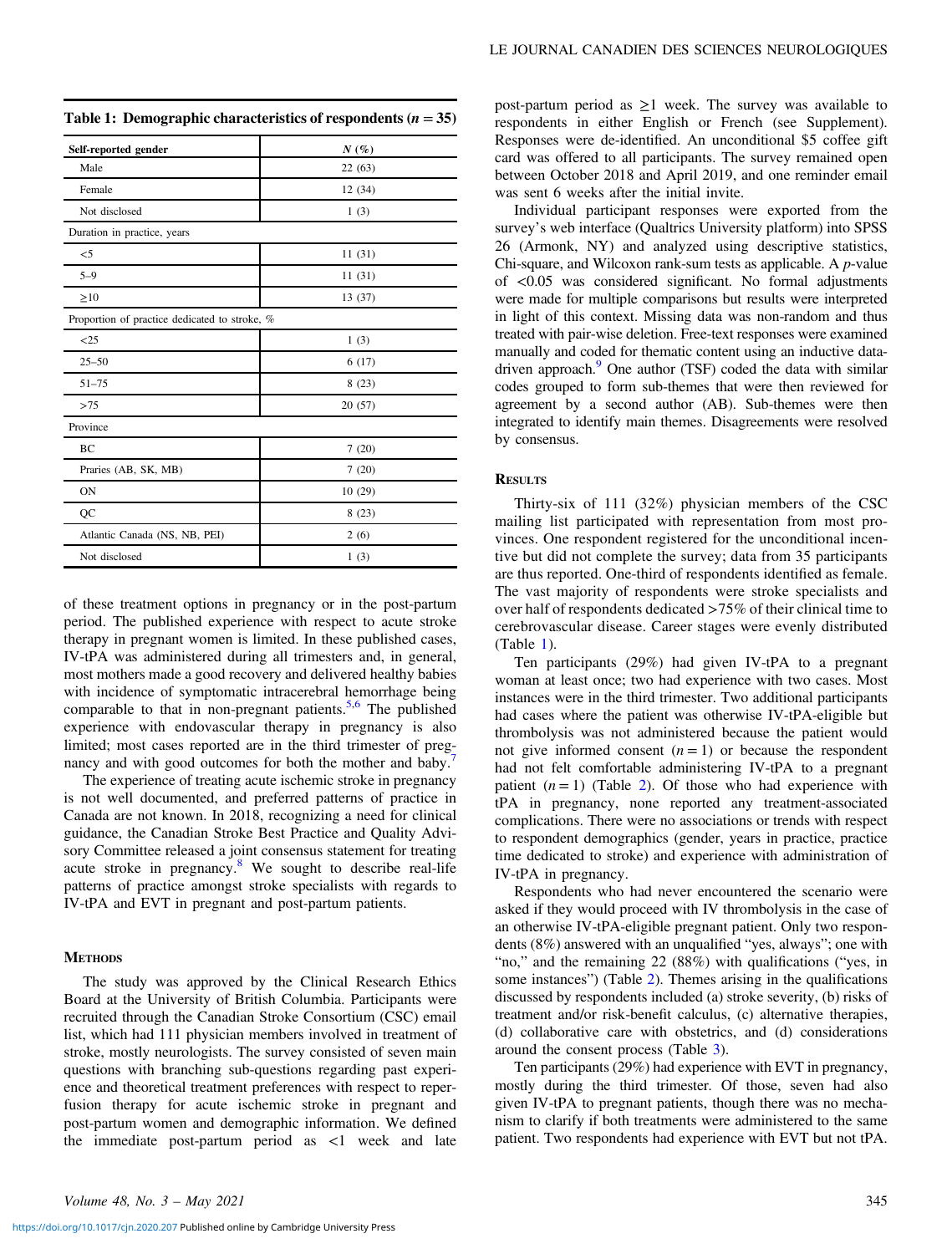<span id="page-2-0"></span>

|  |  |  |  | Table 2: Treatment experience and preferences regarding reperfusion therapy in pregnant patients |  |  |  |  |  |
|--|--|--|--|--------------------------------------------------------------------------------------------------|--|--|--|--|--|
|--|--|--|--|--------------------------------------------------------------------------------------------------|--|--|--|--|--|

| Have you ever given tPA to a pregnant patient?                                                                                                | Yes         | No, I did not feel<br>comfortable | No, the patient refused<br>consent             | No, not to my knowledge    |
|-----------------------------------------------------------------------------------------------------------------------------------------------|-------------|-----------------------------------|------------------------------------------------|----------------------------|
| $(n=35)$                                                                                                                                      | $10(29)^1$  | 1(3)                              | 1(3)                                           | 23(66)                     |
| If this issue has not yet come up in your practice,                                                                                           | Yes, always | Yes, in some situations           | No, Never                                      |                            |
| would you give tPA to an <i>otherwise eligible</i><br>pregnant patient? $(n = 25)$                                                            | 2(8)        | 22(92)                            | 1(3)                                           |                            |
| Have you ever recommended or performed<br>endovascular therapy (EVT) on a pregnant patient?                                                   | Yes         | No, I did not feel<br>comfortable | No, the patient<br>refused consent             | No, not to my<br>knowledge |
| $(n=35)$                                                                                                                                      | $10(29)^2$  | $\Omega$                          | $\theta$                                       | 25(71)                     |
| If this issue has not yet come up in your practice,                                                                                           | Yes, always | Yes, in some situations           | No, Never                                      |                            |
| would you provide EVT to an otherwise eligible<br>pregnant patient? $(n = 25)$                                                                | 19 (76)     | 6(24)                             | $\theta$                                       |                            |
| If both tPA and EVT were readily available and                                                                                                | EVT only    | EVT and tPA                       | Other (IV-tPA only or conservative management) |                            |
| accessible at your center, what would be your<br>preferred treatment course in an <i>otherwise eligible</i><br>pregnant patient? $(n = 33)^3$ | 19(58)      | 14 (42)                           | $\theta$                                       |                            |

<sup>1</sup>First trimester  $(n = 2)$ ; second (1), third (5); responders with two patients  $(n = 2)$ : second and third (1), can't recall (1).

<sup>2</sup>First trimester  $(n = 2)$ , second (2), third (6).

<sup>3</sup>Two non-respondents for the question.

## Table 3: Thematic analysis and examples of responses qualifying "yes, in some situations" responses

| Scenario                      | Common themes and sub-themes                                                                           | <b>Examples</b>                                                                                                                                                                                                                                                                                                                    |  |  |
|-------------------------------|--------------------------------------------------------------------------------------------------------|------------------------------------------------------------------------------------------------------------------------------------------------------------------------------------------------------------------------------------------------------------------------------------------------------------------------------------|--|--|
| tPA in pregnancy              | • Stroke severity                                                                                      | - "If she has a disabling deficit"                                                                                                                                                                                                                                                                                                 |  |  |
|                               | • Risks of treatment                                                                                   | - "In catastrophic stroke"                                                                                                                                                                                                                                                                                                         |  |  |
|                               | ○ Risks of bleeding                                                                                    | - "Would depend on stroke severity"                                                                                                                                                                                                                                                                                                |  |  |
|                               | $\circ$ Risks to fetus                                                                                 | - "Not with signs of labour"                                                                                                                                                                                                                                                                                                       |  |  |
|                               | ○ General risk-benefit calculus, other pregnancy- and<br>patient-specific factors                      | - "Unless there were major concerns related to risk of placental abruption<br>with bleeding"                                                                                                                                                                                                                                       |  |  |
|                               | • Choice of EVT as an alternative therapy                                                              | - "There may be increased risk of miscarriage"                                                                                                                                                                                                                                                                                     |  |  |
|                               | ○ Access to EVT                                                                                        | - "Depends on whether or not there is history of placenta previa"                                                                                                                                                                                                                                                                  |  |  |
|                               | $\circ$ Lesion amenable to EVT                                                                         | - "Depends on trimester, history, lesion location etc."                                                                                                                                                                                                                                                                            |  |  |
|                               | • Collaborative care with obstetrics                                                                   | - "Depends on clinical deficits and situational risk - benefit analysis"                                                                                                                                                                                                                                                           |  |  |
|                               | ○ Reassurance/ Discussion                                                                              | $-$ < <si impossible="" thrombectomic="">&gt;</si>                                                                                                                                                                                                                                                                                 |  |  |
|                               | ○ Proximate access to high-risk obstetrics service                                                     | - "If (lesion) not amenable to intervention/intervention not available"                                                                                                                                                                                                                                                            |  |  |
|                               | • Considerations around the consent process                                                            | - "(if there is) access to high-risk OB help"                                                                                                                                                                                                                                                                                      |  |  |
|                               | O Discussion with patient and family                                                                   | - << Je m'assurais avec un obstétricien que risque  est acceptable >>                                                                                                                                                                                                                                                              |  |  |
|                               | O Limited data to support consent discussion                                                           | - "The consent process would need to be clear for me to be comfortable<br>that the expectant mother would accept treatment"                                                                                                                                                                                                        |  |  |
|                               |                                                                                                        | - << Discussion avec le patient ou ses proches du peu d'évidence dans la<br>littérature>>                                                                                                                                                                                                                                          |  |  |
| EVT in pregnancy              | • Stroke severity                                                                                      | - "If disabling deficit and no other contraindications exist"                                                                                                                                                                                                                                                                      |  |  |
|                               | • Risks of treatment                                                                                   | $-$ << Occlusion proximale seulement avec déficits neurologiques<br>significatifs>>                                                                                                                                                                                                                                                |  |  |
| tPA in the post-partum period | • Risks of treatment<br>○ Delivery method<br>• Collaborative care with obstetrics<br>• Stroke severity | - "If delivery was vaginal I will  Cesarean no"<br>- "Depends on degree of lochia, whether C-section, degree of<br>post-partum hemorrhage etc."<br>- "I would discuss with gynae/obstetrics about risk of post-partum<br>hemorrhage. They would need to be close"<br>- "As long as I have appropriate backup for bleeding control" |  |  |
|                               |                                                                                                        | - "Avec l'accord de l'équipe de gynécologie"                                                                                                                                                                                                                                                                                       |  |  |
|                               |                                                                                                        | - "If there was a disabling deficit I would consider IV-tPA"                                                                                                                                                                                                                                                                       |  |  |
|                               |                                                                                                        | $-$ < <avc avec="" fonctionnel="" impact="" massif="" sévère="">&gt;</avc>                                                                                                                                                                                                                                                         |  |  |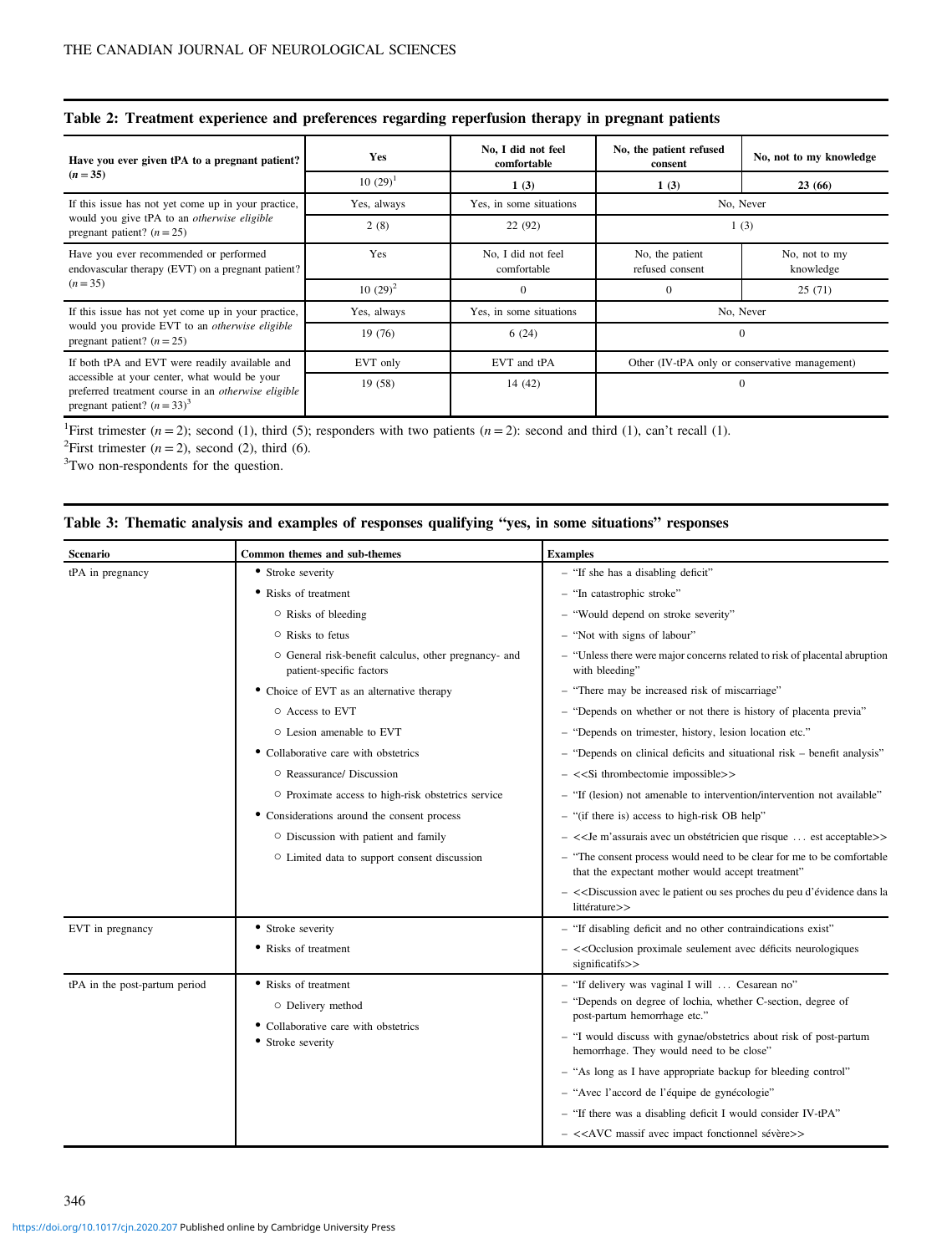There were no instances where an EVT-eligible patient did not proceed with therapy due to issues with consent or physician comfort. None experienced EVT-related complications, although one respondent's patient required an emergency induction following EVT due to atypical HELLP syndrome as well as concerns requiring the need for possible hemicraniectomy (Table [2](#page-2-0)). There were no associations between respondent demographics and experience with EVT in pregnancy.

Respondents who had never encountered the scenario were asked if they would proceed with endovascular therapy in the case of an otherwise EVT-eligible pregnant patient. Nineteen (76%) respondents gave an unqualified "yes, always" with the remaining six answering "yes, in some instances" (Table [2\)](#page-2-0). EVT-related considerations primarily focused on stroke severity and risk-benefit calculus, with a lesser focus on the consent process (Table [3](#page-2-0)).

All respondents were asked as to how they would proceed in the theoretical case of an otherwise IV-tPA- and EVT-eligible pregnant patient, where both therapies were readily available. Fourteen (40%) responded that they would proceed with both IVtPA and EVT and 19 (54%) with EVT only, with 2 nonresponses. Three of those who responded with "EVT-only" had experience giving IV-tPA in pregnancy. There was no association between treatment preference and respondents' demographic characteristics.

Two respondents had experience giving IV-tPA to women in the early post-partum period. One case was complicated by major hemorrhage requiring transfusion or surgical intervention. Seven respondents (20%) had given IV-tPA to women in the later post-partum period (ranging from 2 weeks to 3 months), none of whom had any complications (Supplementary Table [S1\)](https://doi.org/10.1017/cjn.2020.207). Those who had not experienced these scenarios for the most part expressed hesitancy in giving IV-tPA in the early postpartum period. Considerations focused mainly on bleeding risks and in particular as they related to delivery method. Collaborative care with obstetrics was emphasized, with several participants focusing on urgent physical availability of the obstetrics– gynecology team (Table [3](#page-2-0)). More participants were amenable to administration of IV-tPA in the later post-partum period though the reported considerations were similar.

## **DISCUSSION**

Amongst respondents, experience with reperfusion therapy in pregnancy was not uncommon. Over one-third (12/35) of respondents had experienced cases involving use of IV-tPA, EVT or both in pregnant patients. Reassuringly, no respondents reported any complications related to either therapy. Experience with thrombolysis in the early post-partum period was uncommon, with one of two cases experiencing a hemorrhage requiring treatment. Most respondents who had not yet encountered such a scenario in practice showed an overall willingness to recommend EVT for eligible cases in pregnancy, but a large proportion expressed hesitancy towards using IV-tPA in pregnancy, particularly in a situation where the patient was also EVT eligible.

The Canadian Best Practice Consensus statement on acute stroke management in pregnancy recommends prioritizing maternal health in clinical decision-making. It also recommends employing, whenever possible, the same clinical decisionmaking process that one would make for a non-pregnant patient.<sup>8</sup>

In the context of limited literature regarding safety of IV-tPA and EVT in pregnancy, the fact that no complications with either treatment are reported here should provide additional reassurance of safety for reperfusion therapies in properly selected pregnant patients. It should be noted, however, that our respondents for the most part represent a specialized subset of stroke specialists at comprehensive stroke centers.

It is unclear whether the apparent hesitancy to use IV-tPA in pregnancy reflects clinician risk aversion specific to pregnant patients. The recurrent themes in respondent comments suggest this is the case given frequent mention of the need for shared decision-making with obstetrics and express consent from the patient and family. Alternatively, the lack of clinician enthusiasm for IV-tPA may be more indicative of equipoise regarding use of IV thrombolysis in EVT-eligible patients in general. $10$  The latter question continues to be explored in ongoing clinical trials. At present, the available evidence does not suggest the benefit of withholding IV thrombolysis in otherwise eligible patients.<sup>[11](#page-4-0)</sup> Interestingly, respondents were hesitant but few were opposed to recommending IV-tPA in the early post-partum period, where the reported experience suggests that risk of hemorrhage may be high. In a case series of 13 patients administered IV thrombolysis for pulmonary embolism  $(n = 12)$  and acute stroke  $(n = 1)$  in the very early post-partum period (<48 h post-partum), blood transfusions were required in all but one case. $<sup>1</sup>$ </sup>

Our study is limited by a response rate of one in three, though this rate is consistent with what is reported from other physician web-based surveys. $^{13}$  $^{13}$  $^{13}$  In addition to responder biases, our findings may also be subject to recall or reporting bias from participants. Finally, in the time since our survey was conducted, uptake of recommendations from the consensus statement may have improved.

## **CONCLUSION**

In this cohort consisting mainly of stroke neurologists practicing at comprehensive stroke centers, more than a third had experience in treating acute stroke in pregnancy with tPA and/or EVT. No treatment-related complications were reported. Even in this sub-specialized group of respondents and despite consensus guidelines recommending use of thrombolysis in otherwise eligible pregnant patients, respondents were hesitant to unconditionally recommend IV-tPA, particularly when EVT was concurrently indicated and available. Future knowledge dissemination activities related to treatment of stroke in pregnancy should take into account neurologists' concerns regarding pregnancy-specific risks of thrombolysis and a bias towards using EVT alone as a treatment strategy.

## ACKNOWLEDGMENTS

The authors thank Karen Earl and the Canadian Stroke Consortium for facilitating survey participation.

## **DISCLOSURES**

TSF is supported by the Vancouver Coastal Health Research Institute, the Michael Smith Foundation for Health Research and the Heart and Stroke Foundation of Canada. TSF has received inkind study medication from Bayer Canada and an honorarium from Servier for speaker's bureau activities. The other authors have nothing to disclose.